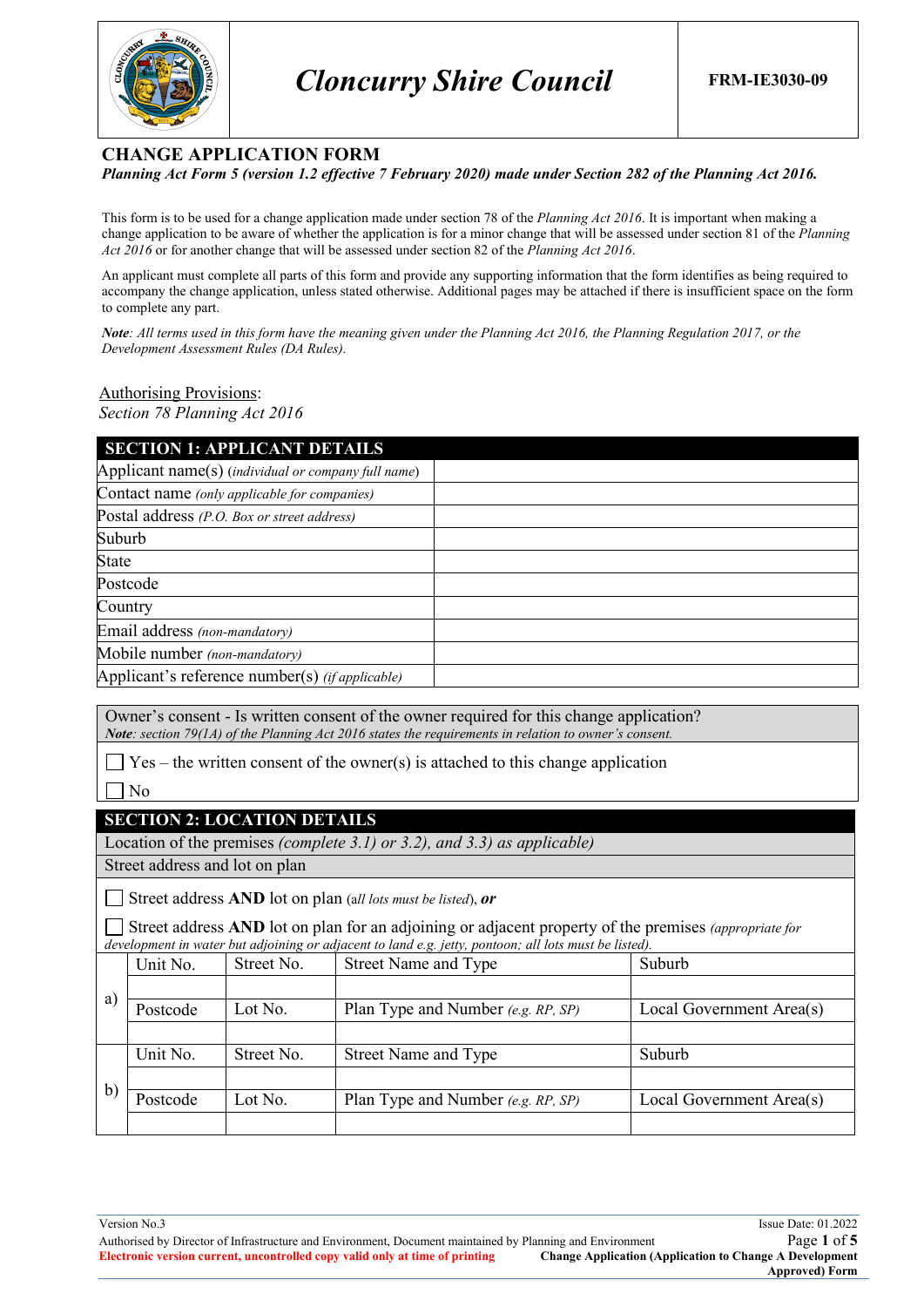

# *Cloncurry Shire Council* **FRM-IE3030-09**

Coordinates of premises *(appropriate for development in remote areas, over part of a lot or in water not adjoining or adjacent to land e.g. channel dredging in Moreton Bay)*

*Note: Place each set of coordinates in a separate row. Only one set of coordinates is required for this part.*

Coordinates of premises by longitude and latitude

| Longitude(s) | atitude(s) | Datum  | Local Government Area(s) (if applicable) |
|--------------|------------|--------|------------------------------------------|
|              |            | WGS84  |                                          |
|              |            | GDA94  |                                          |
|              |            | Other: |                                          |

□ Coordinates of premises by easting and northing

| Easting $(s)$ | Northing $(s)$ | Zone Ref. | Datum  | Local Government Area(s) (if applicable) |
|---------------|----------------|-----------|--------|------------------------------------------|
|               |                | 54        | WGS84  |                                          |
|               |                |           | GDA94  |                                          |
|               |                | эb        | Other: |                                          |

#### Additional premises

Additional premises relevant to the original development approval and their details have been attached in a schedule to this application

Not required

## **SECTION 3: RESPONSIBLE ENTITY DETAILS**

Identify the responsible entity that will be assessing this change application *Note: see section 78(3) of the Planning Act 2016*

| <b>SECTION 4: CHANGE DETAILS</b> |                                                                                         |             |                         |
|----------------------------------|-----------------------------------------------------------------------------------------|-------------|-------------------------|
|                                  | Provide details of the existing development approval subject to this change application |             |                         |
| Approval type                    | Reference number                                                                        | Date issued | Assessment              |
|                                  |                                                                                         |             | manager/approval entity |
| Development permit               |                                                                                         |             |                         |
| Preliminary approval             |                                                                                         |             |                         |
| $\Box$ Development permit        |                                                                                         |             |                         |
| Preliminary approval             |                                                                                         |             |                         |

| Type of change proposed                                                                                        |
|----------------------------------------------------------------------------------------------------------------|
| Provide a brief description of the changes proposed to the development approval $(e.g. changing a development$ |
| approval for a five, unit apartment building to provide for a six, unit apartment building):                   |
|                                                                                                                |
|                                                                                                                |
|                                                                                                                |
|                                                                                                                |
| What type of change does this application propose?                                                             |
|                                                                                                                |
| Minor change application – proceed to Part $5$                                                                 |
|                                                                                                                |
| Other change application – proceed to Part $6$                                                                 |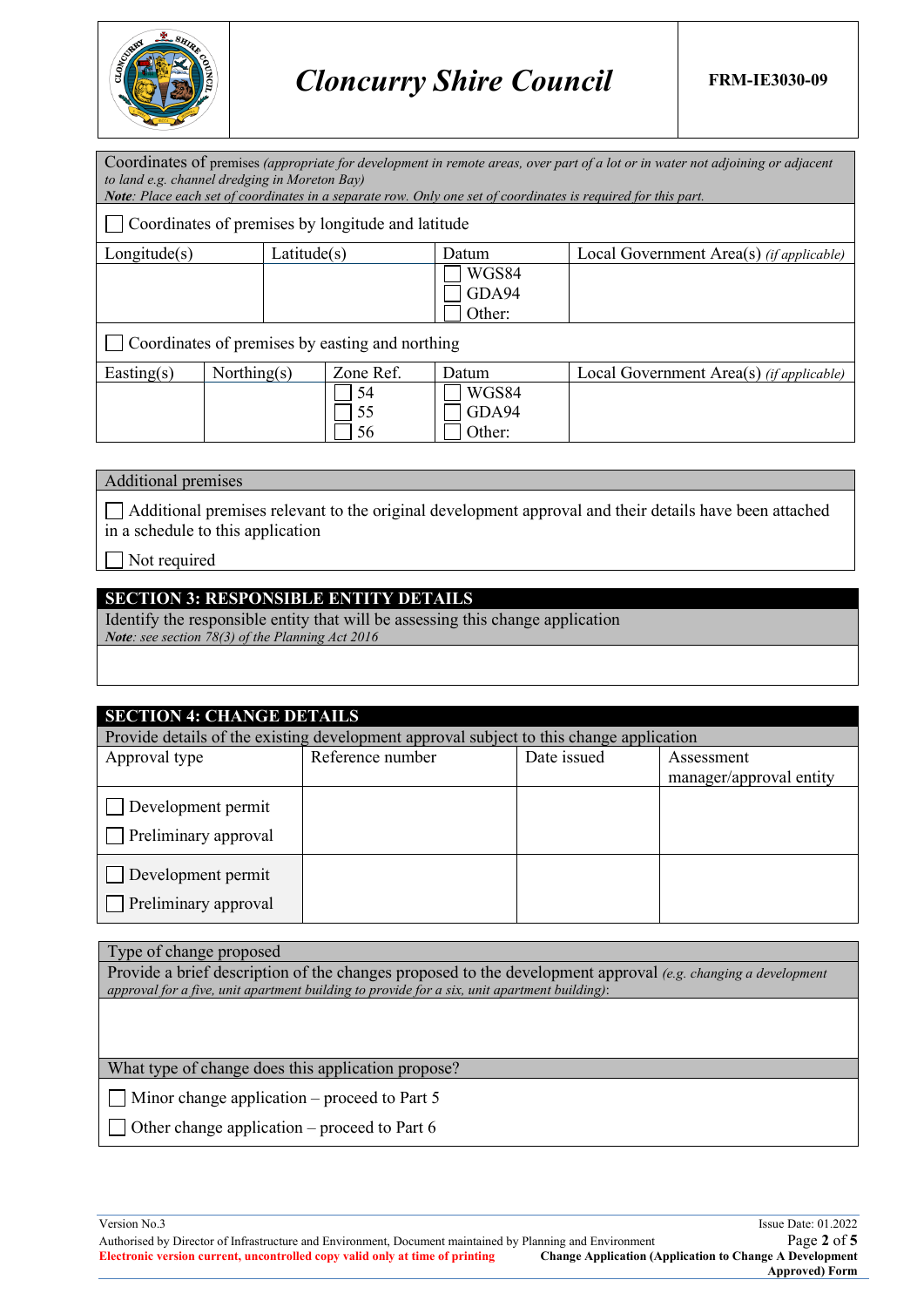

| <b>SECTION 5: MINOR CHANGE APPLICATION REQUIREMENTS</b>     |                                                                                                                                                                                                                                                                    |  |  |  |
|-------------------------------------------------------------|--------------------------------------------------------------------------------------------------------------------------------------------------------------------------------------------------------------------------------------------------------------------|--|--|--|
| Are there any affected entities for this change application |                                                                                                                                                                                                                                                                    |  |  |  |
| $No$ – proceed to Part 7                                    |                                                                                                                                                                                                                                                                    |  |  |  |
|                                                             | Yes – list all affected entities below and proceed to Part 7                                                                                                                                                                                                       |  |  |  |
|                                                             | Note: section $80(1)$ of the Planning Act 2016 states that the person making the change application must give notice of the proposal<br>and the details of the change to each affected entity as identified in section $80(2)$ of the Planning Act 2016.           |  |  |  |
| Affected entity                                             | Pre-request response provided? (where a pre-<br>Date notice given (where<br>request response notice for the application has been<br>no pre-request response<br>given, a copy of the notice must accompany this change<br><i>provided</i> )<br><i>application</i> ) |  |  |  |
|                                                             | No<br>$\blacksquare$ Yes – pre-request response is attached to<br>this change application                                                                                                                                                                          |  |  |  |
|                                                             | No<br>$\Box$ Yes – pre-request response is attached to<br>this change application                                                                                                                                                                                  |  |  |  |
|                                                             | No<br>$\gamma$ Yes – pre-request response is attached to<br>this change application                                                                                                                                                                                |  |  |  |

### **SECTION 6: OTHER CHANGE APPLICATION REQUIREMENTS**

*Note: to complete this part it will be necessary for you to complete parts of DA Form 1 and in some instances parts of DA Form 2, as mentioned below. These forms are available at https://planning.dsdmip.qld.gov.au* 

| baris of DA I orm 2, as mentioned below. These forms are available at https://pialililiig.usulilip.qiu.gov.au                                                                                                                                     |
|---------------------------------------------------------------------------------------------------------------------------------------------------------------------------------------------------------------------------------------------------|
| Location details - Are there any additional premises included in this change application that were not part of<br>the original development approval?                                                                                              |
| No                                                                                                                                                                                                                                                |
| Yes                                                                                                                                                                                                                                               |
|                                                                                                                                                                                                                                                   |
| Development details                                                                                                                                                                                                                               |
| Is there any change to the type of development, approval type, or level of assessment in this change<br>application?                                                                                                                              |
| N <sub>o</sub>                                                                                                                                                                                                                                    |
| $\Box$ Yes – the completed Sections 1 and 2 of Part 3 (Development details) of <i>DA Form 1 – Development</i><br>application details as these sections relate to the new or changed aspects of development are provided with<br>this application. |
| Does the change application involve building work?                                                                                                                                                                                                |
| No                                                                                                                                                                                                                                                |

Yes – the completed Part 5 (Building work details) of *DA Form 2 – Building work details* as it relates to the change application is provided with this application.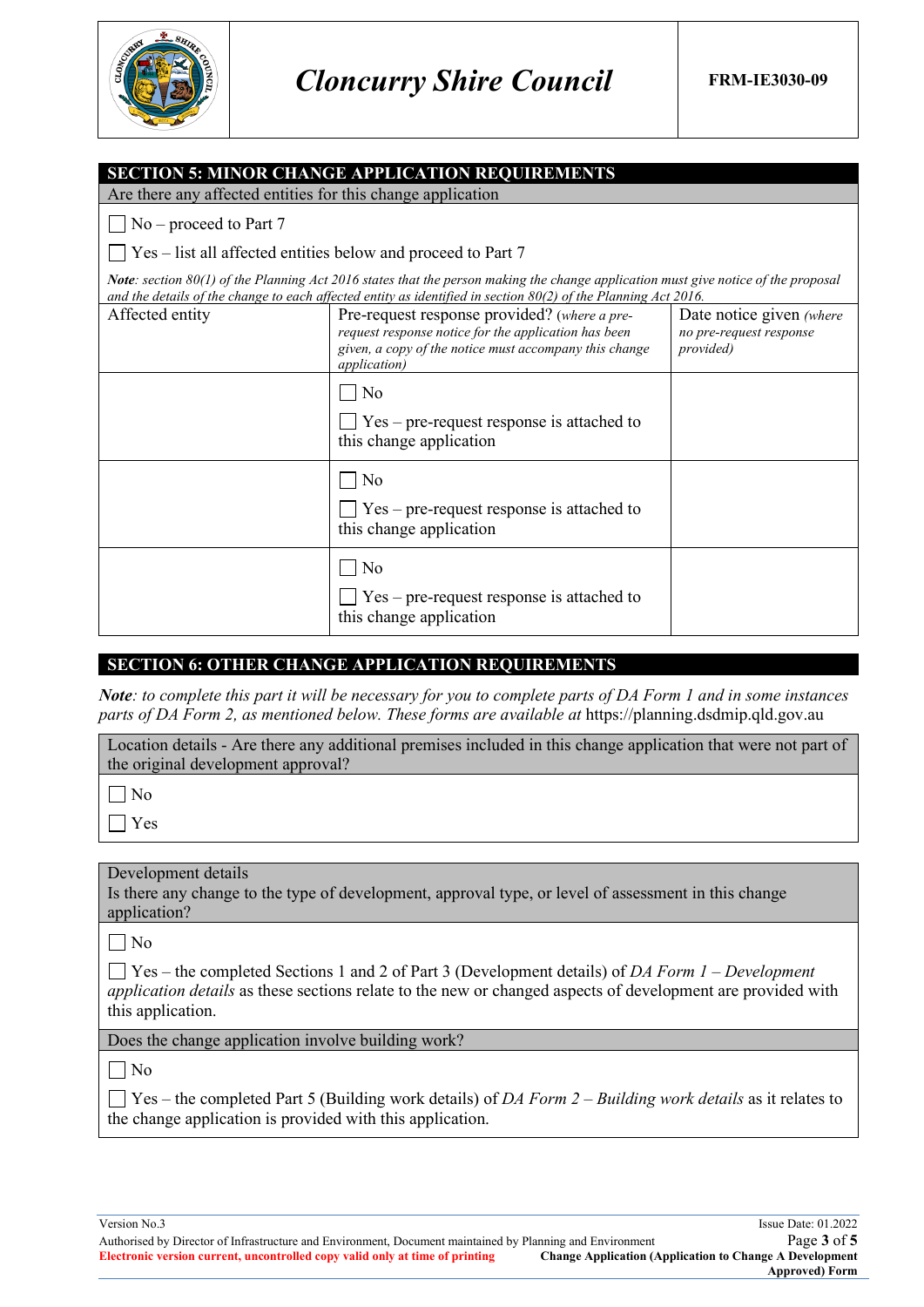

Referral details – Does the change application require referral for any referral requirements? *Note: The application must be referred to each referral agency triggered by the change application as if the change application was the original development application including the proposed change.*

 $\Box$  No

 $\Box$  Yes – the completed Part 5 (Referral details) of DA Form 1 as it relates to the change application is provided with this application. Where referral is required for matters relating to building work the [Referral](https://dilgpprd.blob.core.windows.net/general/DAForm2-Referralchecklistforbuildingwork.docx)  [checklist for building work](https://dilgpprd.blob.core.windows.net/general/DAForm2-Referralchecklistforbuildingwork.docx) is also completed.

#### Information request under Part 3 of the DA Rules

 $\Box$  I agree to receive an information request if determined necessary for this change application

 $\Box$  I do not agree to accept an information request for this change application

- *Note: By not agreeing to accept an information request I, the applicant, acknowledge:*
- *that this change application will be assessed and decided based on the information provided when making this change application and the assessment manager and any referral agencies relevant to the change application are not obligated under the DA Rules to accept any additional information provided by the applicant for the change application unless agreed to by the relevant parties*

• *Part 3 of the DA Rules will still apply if the application is an application listed under section 11.3 of the DA Rules. Further advice about information requests is contained in the [DA Forms Guide: Forms 1 and 2.](https://dilgpprd.blob.core.windows.net/general/guide-da-forms.pdf)* 

#### Further details

 $\Box$  Part 7 of DA Form 1 is completed as if the change application was a development application and is provided with this application.

| <b>SECTION 7: CHECKLIST</b>                                                                                                                                                                                                                                                                                                                                                                                                                                                                                                                                 |                |
|-------------------------------------------------------------------------------------------------------------------------------------------------------------------------------------------------------------------------------------------------------------------------------------------------------------------------------------------------------------------------------------------------------------------------------------------------------------------------------------------------------------------------------------------------------------|----------------|
| Change application checklist                                                                                                                                                                                                                                                                                                                                                                                                                                                                                                                                |                |
| I have identified the:                                                                                                                                                                                                                                                                                                                                                                                                                                                                                                                                      |                |
| responsible entity in 4); and                                                                                                                                                                                                                                                                                                                                                                                                                                                                                                                               |                |
| for a minor change, any affected entities; and                                                                                                                                                                                                                                                                                                                                                                                                                                                                                                              | Yes            |
| for an 'other' change all relevant referral requirement(s) in $10$ )                                                                                                                                                                                                                                                                                                                                                                                                                                                                                        |                |
| Note: See the Planning Regulation 2017 for referral requirements                                                                                                                                                                                                                                                                                                                                                                                                                                                                                            |                |
| For an 'other' change application, the relevant sections of $\overline{DA}$ Form 1 –<br>Development application details have been completed and is attached to                                                                                                                                                                                                                                                                                                                                                                                              | Yes            |
| this application                                                                                                                                                                                                                                                                                                                                                                                                                                                                                                                                            | Not applicable |
| For an 'other' change application, where building work is associated with<br>the change application, the relevant sections of $\underline{DA}$ Form 2 – Building work                                                                                                                                                                                                                                                                                                                                                                                       | Yes            |
| details have been completed and is attached to this application                                                                                                                                                                                                                                                                                                                                                                                                                                                                                             | Not applicable |
| Supporting information addressing any applicable assessment benchmarks<br>is attached to this application<br>Note: This includes any templates provided under 23.6 and 23.7 of DA Form 1 that<br>are relevant as a result of the change application, a planning report and any<br>technical reports required by the relevant categorising instrument(s) (e.g. the local<br>government planning scheme, State Planning Policy, State Development<br>Assessment Provisions). For further information, see <b>DA Forms Guide: Planning</b><br>report template. | Yes            |
| Relevant plans of the development are attached to this development<br>application<br>Note: Relevant plans are required to be submitted for all relevant aspects of this<br>change application. For further information, see DA Forms Guide: Relevant plans.                                                                                                                                                                                                                                                                                                 | Yes            |

Version No.3 Issue Date: 01.2022 Authorised by Director of Infrastructure and Environment, Document maintained by Planning and Environment Page **4** of **5 Electronic version current, uncontrolled copy valid only at time of printing**